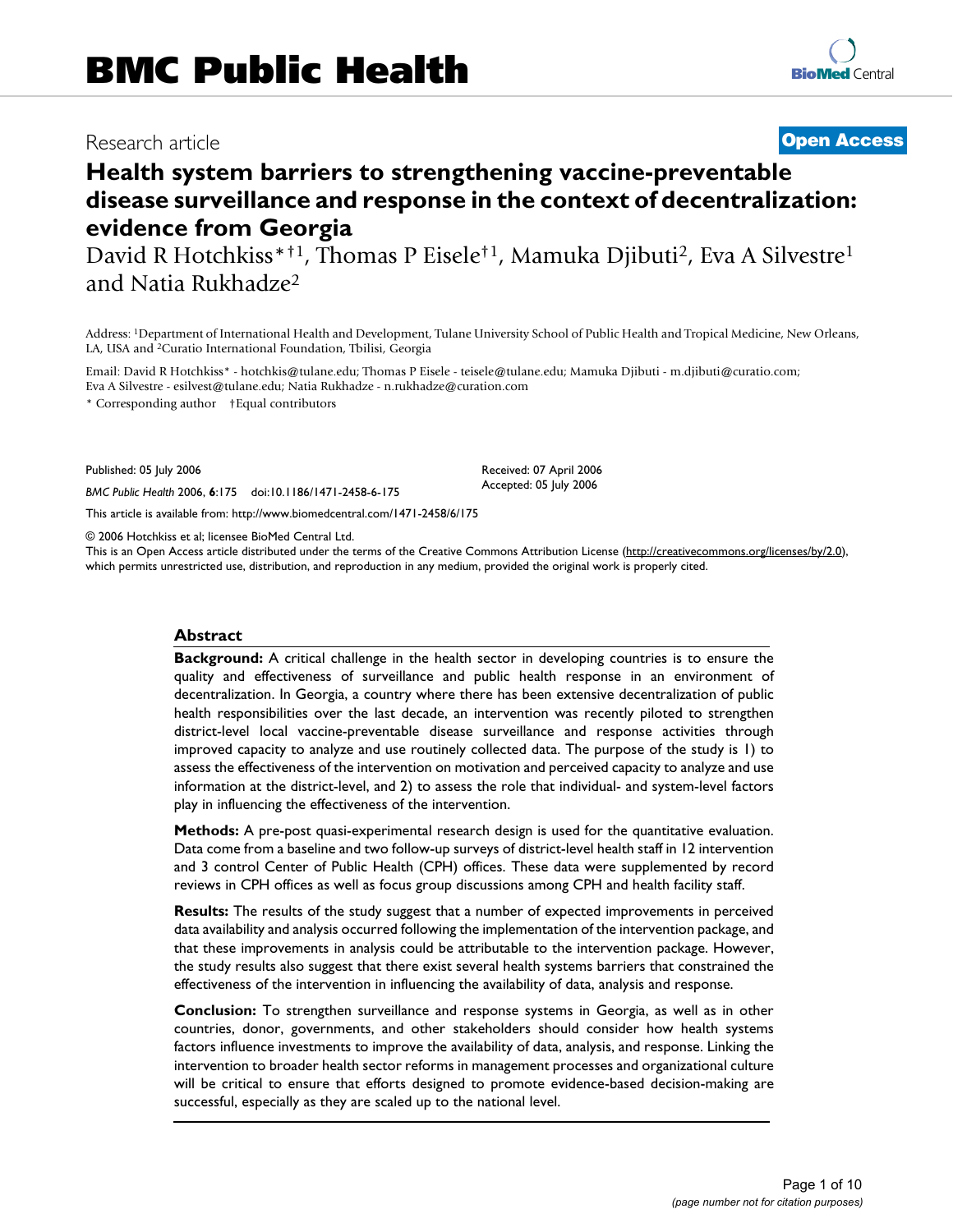# **Background**

There is broad consensus among health professionals that health information systems (HIS) should play an integral part of any health system [1-3]. Health information is essential in determining whether a health system is effective in detecting health problems, defining priorities, identifying solutions, and allocating resources to improve health outcomes [4,5]. With the formation of the Health Metrics Network, the Routine Health Information Network (RHINO) and the recently-established Ellison Institute, the issue of strengthening HIS in low- and middleincome countries has received an unprecedented amount of attention in recent years.

One essential source of health-related information is surveillance and response systems focused on epidemic and vaccine-preventable disease (VPD). VPD surveillance systems have the potential to improve the efficiency and effectiveness of VPD prevention and control programs by targeting interventions and documenting their effect on the population. The performance of surveillance and response systems depends not only on the availability and quality of health information, but also on the demand for information by health policy makers and managers. Two key dimensions of demand are the desire to analyze information and the desire to use of information for responses or actions. In a decentralized context, the process of analysis and response should be driven by the local-level surveillance and response program manager's desire to use data to improve decision-making. In order for this to occur, surveillance information must be perceived as useful for decision-making, and expectations for analysis, interpretation, and translation into action must be clearly laid out.

Effectively conducting VPD surveillance and response is particularly challenging in countries that have introduced health sector decentralization reforms [6,7]. There are a number of reasons why decentralization might have substantial implications for HIS. First, surveillance systems may not perform well in a decentralized context if local epidemiological health staff lack the capacity to carry out devolved surveillance and response functions (i.e. the collection, analysis, and actual use of information for public health responses) previously carried out by national level staff and if there is low demand for health information at the local government level. Second, demand for information may be limited if surveillance systems designed for centralized systems are unaligned with the needs of local users. This mismatch between the availability of information and user needs can be further exacerbated if subsequent efforts to reform the surveillance system are "data led" rather than "action led" [8]. Third, factors that operate at the health system level, such as limited local resources, low health worker motivation due to a lack of incentives, inadequate transportation and communication, and weak accountability, also play greater roles in limiting system performance. Many of these concerns have led some experts to conclude that "a critical challenge that is faced in the health sector in developing countries is to ensure the quality and effectiveness of public health surveillance and response in an environment of decentralization" [7].

Most previous research that evaluates public health surveillance systems focus on the assessment of one or two major attributes of surveillance systems such as sensitivity and timeliness [9]. However, there is relatively little research that investigates the effectiveness of strategies to strengthen the capacity and motivation of health workers to carry out public health surveillance and response within a decentralized country context. In fact, in an article on public health surveillance that appeared in the World Bank's recently published Disease Control Priorities in Developing Countries (Second Edition), Nsubuga et al state that the most important research question for surveillance that needs to be addressed is how to go about developing and maintaining "a cadre of competent, motivated surveillance and response workers in developing countries" [7]. Given the increased concern regarding the consequences of decentralization on public health surveillance and response activities, attempts to answer this question in countries where surveillance and response functions have been devolved are of particular relevance.

The purpose of this paper is help fill this research gap by 1) assessing how health worker motivation, perceived capacity, and actual use of information for decision making of district-level epidemiological staff in Georgia have been influenced by a pilot VPD surveillance and response intervention, and 2) assessing the remaining barriers to improving the use of data for programmatic and epidemiological responses. Georgia is a middle-income country where there has been extensive decentralization of public health responsibilities over the last decade. Aimed to strengthen local VPD surveillance and response activities through improved analysis and use of routinely collected data, the intervention focused on clarifying roles and responsibilities at the rayon (district) level for analysis and outlining links to actions, by improving capacity, and by ensuring the availability of resources necessary for the non-personnel costs of disease outbreak investigation and selected monitoring functions. All of these efforts were intended to improve the value that health workers place on VPD surveillance information, resulting in improved capacity and motivation to analyze and use information for epidemiological responses, program management, and resource allocation decisions.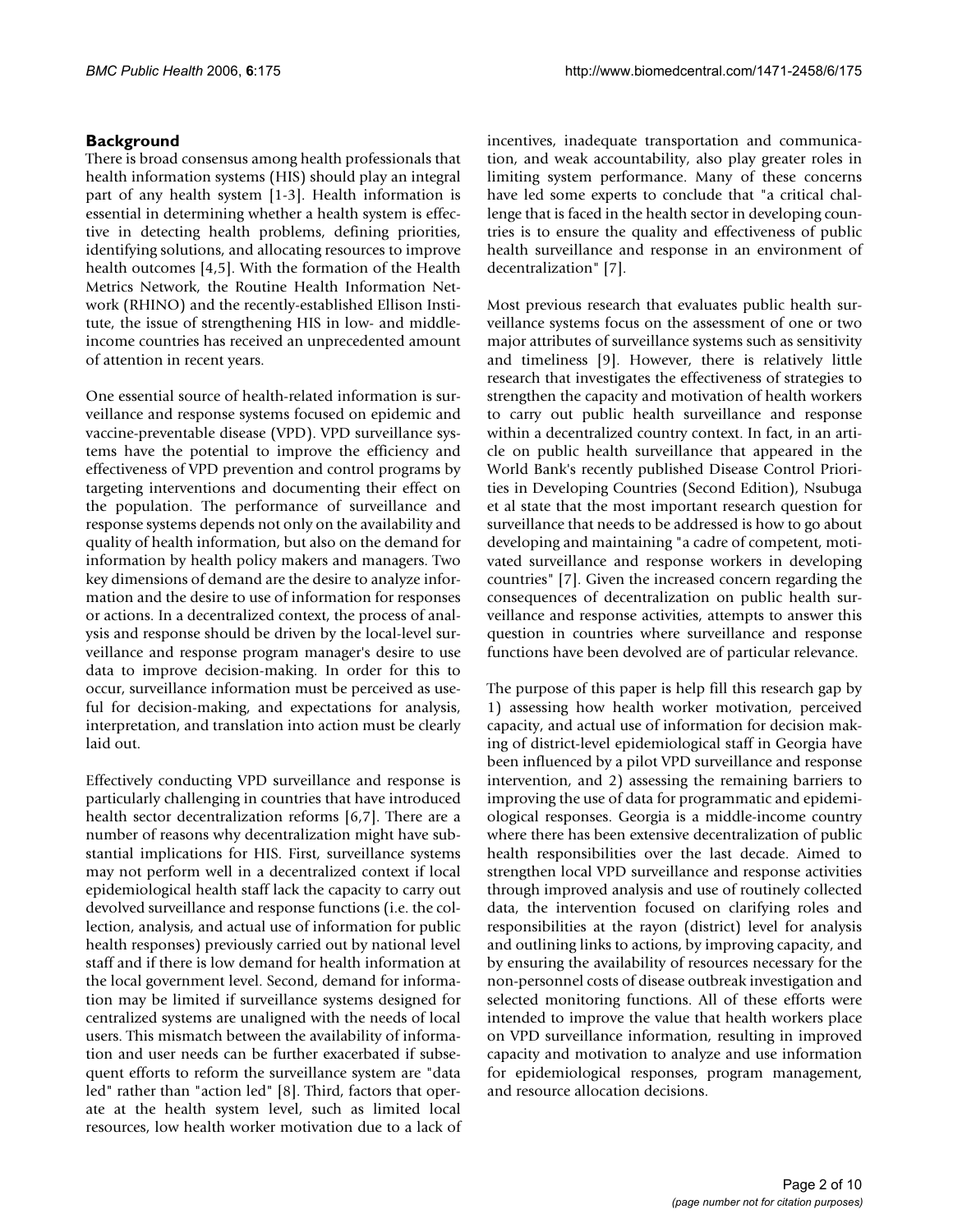

 $\cdots \cdots \blacktriangleright$ Response, feedback, supervision, and evaluation

#### **Figure 1**

**Routine reporting channels of epidemiological surveillance system in Georgia**. Note: CPH = Center for Public Health

# **Methods**

#### *Intervention*

In 1995, Georgia embarked on an ambitious decentralization initiative that has had substantial effects on infectious disease surveillance and response activities. The Soviet-style sanitary-epidemiological system was divided into two separate entities – sanitary control and epidemiological service – and many surveillance and control functions, including many that pertain to surveillance data collection, analysis, and response, were delegated to the city and rayon government levels. As depicted in Figure 1, rayon-level Center for Public Health (CPH) offices collect information from health facilities and then report routine information to both regional CPH offices and the National Center of Disease Control on a monthly and annual basis.

The intervention evaluated in this study was implemented in the region of Imereti with the aim of improving the analysis of routinely-collected VPD surveillance data and resultant responses. In terms of population size, Imereti is the largest region in Georgia, making up 16% of the total population of 4.37 million in 2002 [10].

The intervention was supported by United States Agency for International Development (USAID) through the Partners for Health Reform*plus* Project, and consists of both technical and behavioral components designed to standardize and facilitate analysis of VPD data and its translation into public health actions. The intervention components included: 1) surveillance guidelines for rayon level public health managers along with a surveillance handbook for health facility staff; 2) a job aid for rayon CPH offices to help guide analysis and use of VPD data, consisting of a workbook outlining required monthly analyses and appropriate response options; 3) training in the guidelines for both rayon CPH and facility staff; 4) on-the-job technical assistance; and 5) a financial

reimbursement system for specified analysis and response activities. The intervention was uniformly implemented throughout all 12 rayons of the Imereti region of Georgia starting in August 2003 (Figure 2). Based on feedback and preliminary qualitative results, the job aid workbook was revised midway through the study in October 2004.

#### *Study design*

The effectiveness of the intervention on perceived capacity and motivation was evaluated through the use of a longitudinal pre-post quasi-experimental research design, supplemented where possible with data from surveillance system record reviews and focus group discussions. A cohort of individuals responsible for VPD data analysis and response within CPH offices within all 12 rayons of the Imereti Region served as the intervention group. Individuals within CPH offices within three rayons outside the intervention area were selected to serve as controls to help validate any resultant changes in analysis and response within the intervention group. Because randomization was not feasible, the three control CPH offices (Senaki, Chokhatauri, and Tbilisi) were chosen for their similarity to the intervention rayons in surveillance motivation and performance (based on expert experience), location (mountainous vs. flat) and population composition (by age and sex).

Outcomes pertaining to analysis and response within intervention and control groups were measured among the same individuals at baseline and again one and half years later at follow-up after the implementation of the intervention package (Figure 2).

The Institutional Review Board of Tulane University's Health Sciences Center approved the protocol of the study. All participants gave informed written consent.

#### *Outcome indicators*

Outcome measures were grouped into five topic areas that were hypothesized to improve as a result of the intervention: 1) availability of quality data from subordinate health facilities; 2) capacity to perform routine data analysis; 3) motivation to perform data analysis; 4) value of using analyzed data for decision-making; and 5) motivation to use analyzed data for decision-making. Likert scale questions at five levels, ranging from strongly disagree to strongly agree, were used to ascertain information for constructing outcome indicators. All outcomes are measured and analyzed at the individual level. The decision to focus on perceptions and motivation of rayon and health facility staff was based on the premise that improvements in self-efficacy and the perceived value information are necessary to improve how surveillance data are used to improve the performance of the vaccine preventable disease surveillance and response program.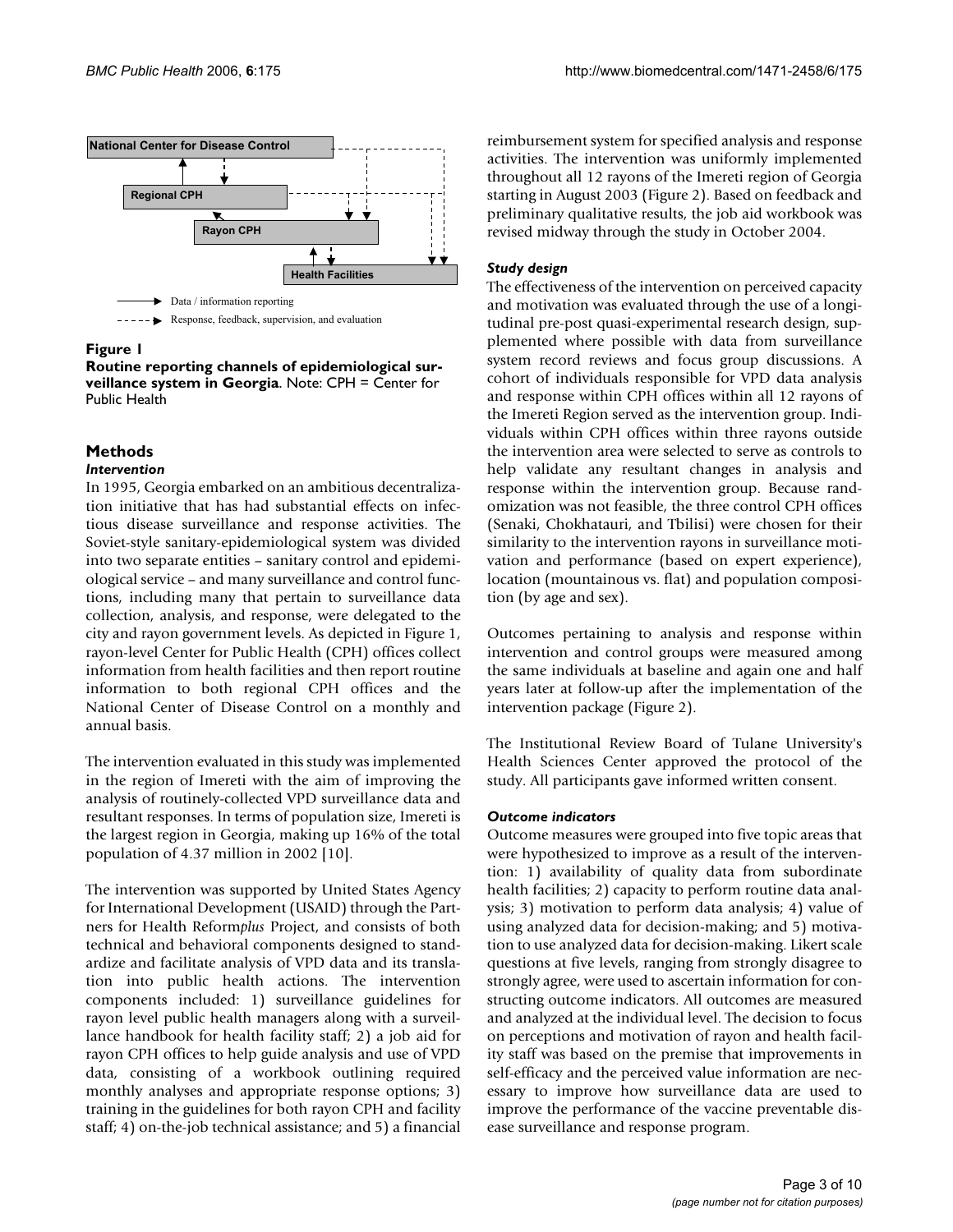

**Timeline of implementation and data collection activities in Imereti region and control areas**. Figure legend text.

While perceived motivation to analyze and use VPD data were ascertained from single questions, multiple Likert scale questions addressing the underlying constructs of the availability of data, capacity to analyze data and perceived value of using data for decision-making were grouped into composite indexes using a Cronbach coefficient alpha correlation analysis, based on baseline results (Table 1). Composite indices were obtained from the mean of combined Likert scale questions that had a Cronbach coefficient alpha raw score greater than 0.70.

#### *Sample size and data collection*

Outcome measures were ascertained using a self-administered survey questionnaire to a cohort of public health professionals responsible for analysis and use of VPD data at CPH offices within intervention and control rayons at baseline and again at follow-up. The questionnaire consisted of Likert scale, yes/no and open-ended questions. The questionnaire was pre-tested and revised prior to baseline data collection. Trained data collectors were not blinded to intervention group status.

A census of all individuals responsible for analysis and response within intervention and control CPH offices was recruited to participate in the study. In total, 31 individuals responsible for analysis and use of VPD data from within the 12 intervention rayons were identified and completed the questionnaire at baseline. All of these individuals, plus an additional 4 who joined or were promoted within the same CPH offices, completed the questionnaire at follow-up post-intervention. Eleven individuals responsible for analysis and use of VPD data from within the three control rayons were identified and completed the questionnaire. Ten of these same individuals completed the questionnaire at follow-up. A total sample size of 87 observations was obtained over both rounds among both intervention groups.

The survey was complemented by a review of CPH records and reports at two points in time after the initiation of the intervention to ascertain whether the intervention package was implemented successfully, and was functioning as intended. The record reviews were conducted within both intervention and control rayons in May 2004 and April 2005 (Figure 2) in order to a) to assess completeness and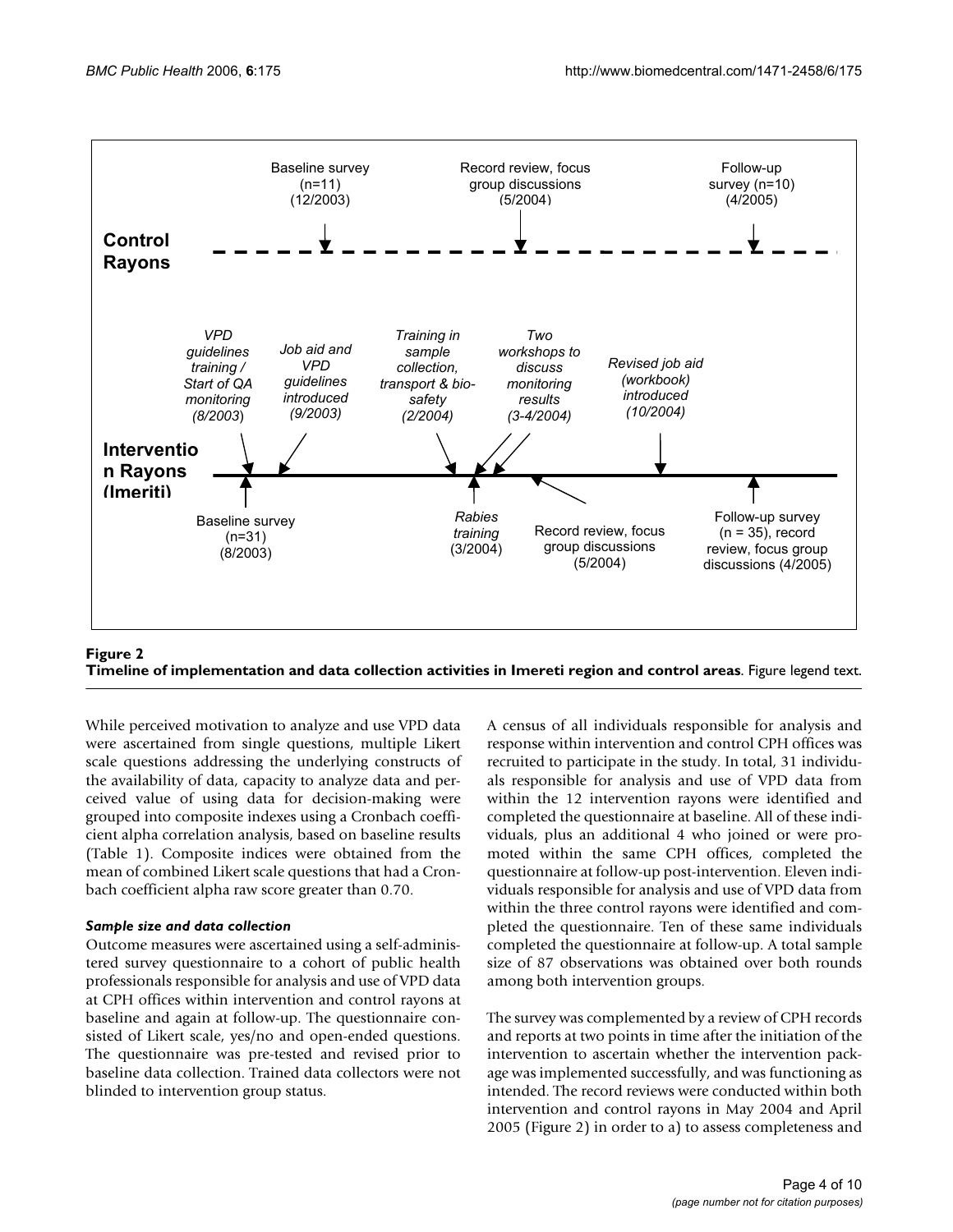**Table 1: Composite Indices for measuring underlying constructs of attitudes towards analysis and use of vaccine-preventable disease (VPD) data**

| Ouestions*                                                                                                                                                                                                                                                                                                                                                                                                                                                                                                                                                              | <b>Composite Index</b><br>(Outcome indicator)                        | Cronbach coefficient<br>alpha (raw) | Mean<br>Score | <b>Standard</b><br>deviation |
|-------------------------------------------------------------------------------------------------------------------------------------------------------------------------------------------------------------------------------------------------------------------------------------------------------------------------------------------------------------------------------------------------------------------------------------------------------------------------------------------------------------------------------------------------------------------------|----------------------------------------------------------------------|-------------------------------------|---------------|------------------------------|
| Subordinate health facilities and labs report their surveillance data<br>in a timely manner.<br>Reports submitted by subordinate health facilities are fully<br>completed<br>I have confidence that the surveillance data reported by<br>subordinate health facilities are accurate                                                                                                                                                                                                                                                                                     | Perceptions of availability of<br>quality VPD data                   | 0.75                                | 2.82          | 0.67                         |
| I possess sufficient skills to analyze and interpret surveillance data<br>I feel fully capable of carrying out analysis of surveillance data                                                                                                                                                                                                                                                                                                                                                                                                                            | Perceived capability to<br>perform analysis of VPD data              | 0.88                                | 3.71          | 0.84                         |
| Epidemiological data are essential for providing effective<br>surveillance of vaccine-preventable diseases in my rayon.<br>Data from subordinate health facilities must be analyzed in order<br>to be useful.<br>I place great importance on providing feedback to subordinate<br>health facilities based on the data that I routinely analyze.<br>Analysis of surveillance data is useful because it provides a basis<br>for decision-making.<br>It is important that decisions regarding prevention and control of<br>infectious diseases be based on solid evidence. | Perceived value of using<br>analyzed VPD data for<br>decision-making | 0.79                                | 4.21          | 0.42                         |

Results based on baseline data pooled among intervention and control respondents ( $n = 42$ ), with data imputed for non-response by taking the average value of the questions that were answered.

\*Likert scale responses at 5 levels  $(1-5)$  from strongly disagree to strongly agree.

accuracy of the records in the workbooks distributed to rayon epidemiologists in the program intervention areas; and b) to determine the current level of data analysis and use in other rayons beyond the program pilot area.

Record reviews were using special instruments developed by research team members. Respondents were those professionals who are directly responsible for maintaining all records and conducting the analyses of surveillance data. In addition, all worksheets that had been completed were photocopied for further detailed analysis and review. The worksheet's data aggregation section was considered as accurate if, through a random check, data in the workbook corresponded to those in the primary data sources and there were no mathematical mistakes. The worksheet's logical conclusions section was considered as accurate if analytical conclusions (e.g., which units performed poorly, causes of low coverage, reasons why cases occurred, who belongs to risk groups, barriers to performance) were made based on a complete set of data and logically reflected these data.

In addition, focus group discussions within intervention rayons were conducted post-intervention at two points in May 2004 and April 2005. The following groups of staff members from intervention CPH offices and health care facilities were included in the focus group discussions:

- CPH office epidemiologists ¾
- CPH office directors ¾
- ▶ Polyclinic clinicians
- ▶ Polyclinic directors

For each group, two focus group discussions were held at each of the two time periods, and the size of the group ranged from five to seven individuals. Guides were developed separately for CPH staff and providers. Participants were mostly the same for the two rounds. The length of the discussion sessions averaged between 2 and 2.5 hours for CPH staff and between 1 and 1.5 hours for Polyclinic staff.

Two researchers conducted each focus group discussion: a moderator who led the discussion and a facilitator who handled all logistics and took notes. The facilitator recorded the personal characteristics of the members making up the discussion, the time, duration, and location. As far as possible, the discussions took place in a setting where the session was not interrupted and people felt that they could voice their opinions freely. Each of the focus group discussions were audio taped and transcribed. The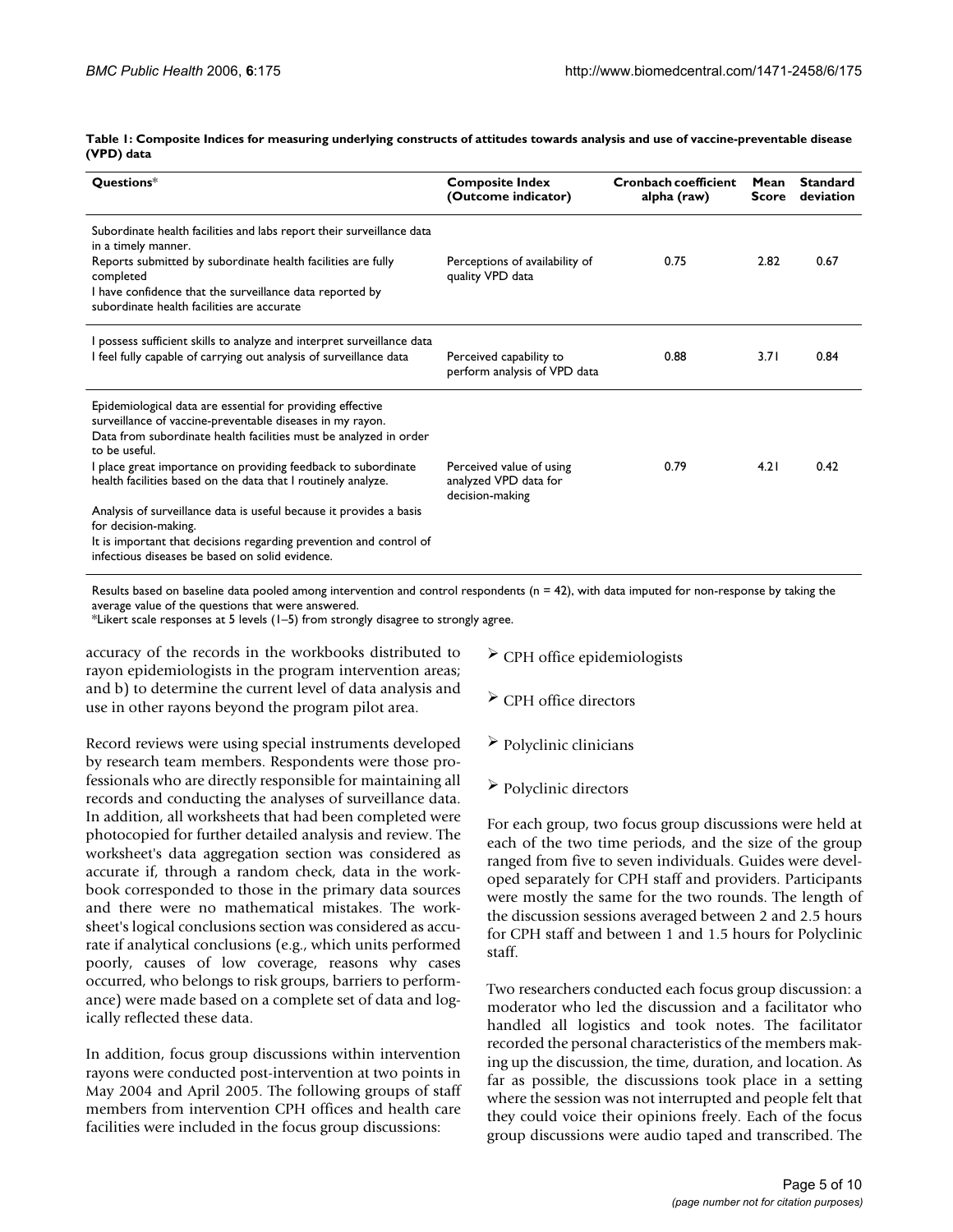| <b>Outcome indicator</b>                                                            | Mean values from Likert scale |      |                           | <b>Regression results</b> |                                                |                   |         |
|-------------------------------------------------------------------------------------|-------------------------------|------|---------------------------|---------------------------|------------------------------------------------|-------------------|---------|
| $n = 87$ observations                                                               | Intervention<br>group         |      | Pre-test Post-test Model* |                           | <b>Interaction</b><br>coefficient <sup>†</sup> | Standard<br>error | P-value |
| 1. Perceptions of availability of quality VPD data                                  | Intervention                  | 2.75 | 3.28                      | Linear<br>regression      | 0.6533                                         | 0.4722            | 0.1664  |
|                                                                                     | Control                       | 3.00 | 3.18                      |                           |                                                |                   |         |
| 2. Perceived capability to perform analysis of VPD data                             | Intervention                  | 3.40 | 3.90                      | Linear<br>regression      | 1.1191                                         | 0.3110            | 0.0003  |
|                                                                                     | Control                       | 4.50 | 3.80                      |                           |                                                |                   |         |
| 3. Likert scale question measuring motivation to carry<br>out analysis              | Intervention                  | 3.16 | 3.57                      | Multinomial<br>regression | $-2.4354$                                      | 1.2843            | 0.0579  |
|                                                                                     | Control                       | 4.09 | 3.50                      |                           |                                                |                   |         |
| 4. Perceived value of using analyzed VPD data for<br>decision-making                | Intervention                  | 4.08 | 4.09                      | Linear<br>regression      | 0.2824                                         | 0.2205            | 0.2004  |
|                                                                                     | Control                       | 4.56 | 4.38                      |                           |                                                |                   |         |
| 5. Likert scale question measuring perceived<br>motivation to use surveillance data | Intervention                  | 3.81 | 3.92                      | Multinomial<br>regression | -1.4828                                        | <b>1.4084</b>     | 0.2924  |
|                                                                                     | Control                       | 4.18 | 3.60                      |                           |                                                |                   |         |

**Table 2: Results of regression analyses assessing the impact of the job aid intervention on the five primary outcome indicators for analysis and use of vaccine-preventable disease data**

VPD = Vaccine preventable disease

\*Regression models included: intervention group, subject, survey round, intervention group\*survey round interaction term, and controlled for sex, age, years of experience and rayon. Linear and multinomial regression performed using generalized linear model in SAS (Proc Genmod), with generalized estimating equation (GEE) used to account for correlations between subjects with repeated measures.

†Impact of intervention assessed by *intervention group\*survey round* interaction term.

research team analyzed the data using domain analysis, which seeks to create a systematic understanding of a practice by describing and analyzing individual's perceptions, attitudes, and experiences. The research team created a coding scheme using broad categories to organize the data, such as the availability of data, the analysis of data, and the use of analyzed data to carry out public health actions. Using these predefined codes, information was organized and displayed. Notes and selected quotations were translated into English.

#### *Statistical methods*

All statistical analyses were conducted using SAS 9.1. The *intervention group* × *survey round* interaction term in the following model was used to assess the effect of the intervention package on selected outcomes:

Y =  $\beta_0$  +  $\beta_1$ (intervention group) +  $\beta_2$ (subject) +  $\beta_3$ (survey round) +  $\beta_4$ (intervention group\*survey round) +  $\beta_6$ (sex) +  $\beta_7($ age) +  $\beta_8$ (years of experience) +  $\beta_9$ (rayon) + *e*.

The *intervention group* × *survey round* interaction term can be interpreted as the relative change in outcome indicators between comparison groups from the baseline to follow-up round. Age, sex and years of experience are included to control for individual-level confounders. Rayon is included to control for a number of communitylevel differences that may exist between rayons, hypothesized to include such potential confounders as governmental funding, access to health care and differences in VPD rates. The analysis of individual Likert scale outcomes was modeled using the generalized linear model (GLM) for multinomial outcomes. Composite index outcomes were analyzed using linear regression in GLM with the generalized estimating equation (GEE) used to account for correlations between subjects with repeated measures. Differences between intervention groups for bivariate outcomes were assessed using Chi-square. For all outcomes, a two-sided P-value < 0.05 was considered statistically significant.

#### **Results**

#### *Baseline characteristics*

Baseline demographic and employment characteristics were similar among respondents in the intervention and control group at baseline. CPH staff respondents responsible for analysis and use of VPD data included directors, deputy directors, epidemiologists and parasitologists. The majority of both intervention (90.3%) and control (81.8%) respondents were female (*X*2 = 0.560, *P-value* = 0.4543). The mean age of respondents was 43.1 and 49.8 years in the intervention and control groups, respectively (t-test for unequal variance = 1.77, *P-value* = 0.0985), while their mean years of professional experience followed at 13.3 and 19.0, respectively (t-test for unequal variance = 1.27, *P-value* = 0.2267). While similar, respondents in the control group responded with greater agreement across all five outcome indicators measuring analysis and use of VPD data compared to those in the intervention group at baseline (Table 2), three of which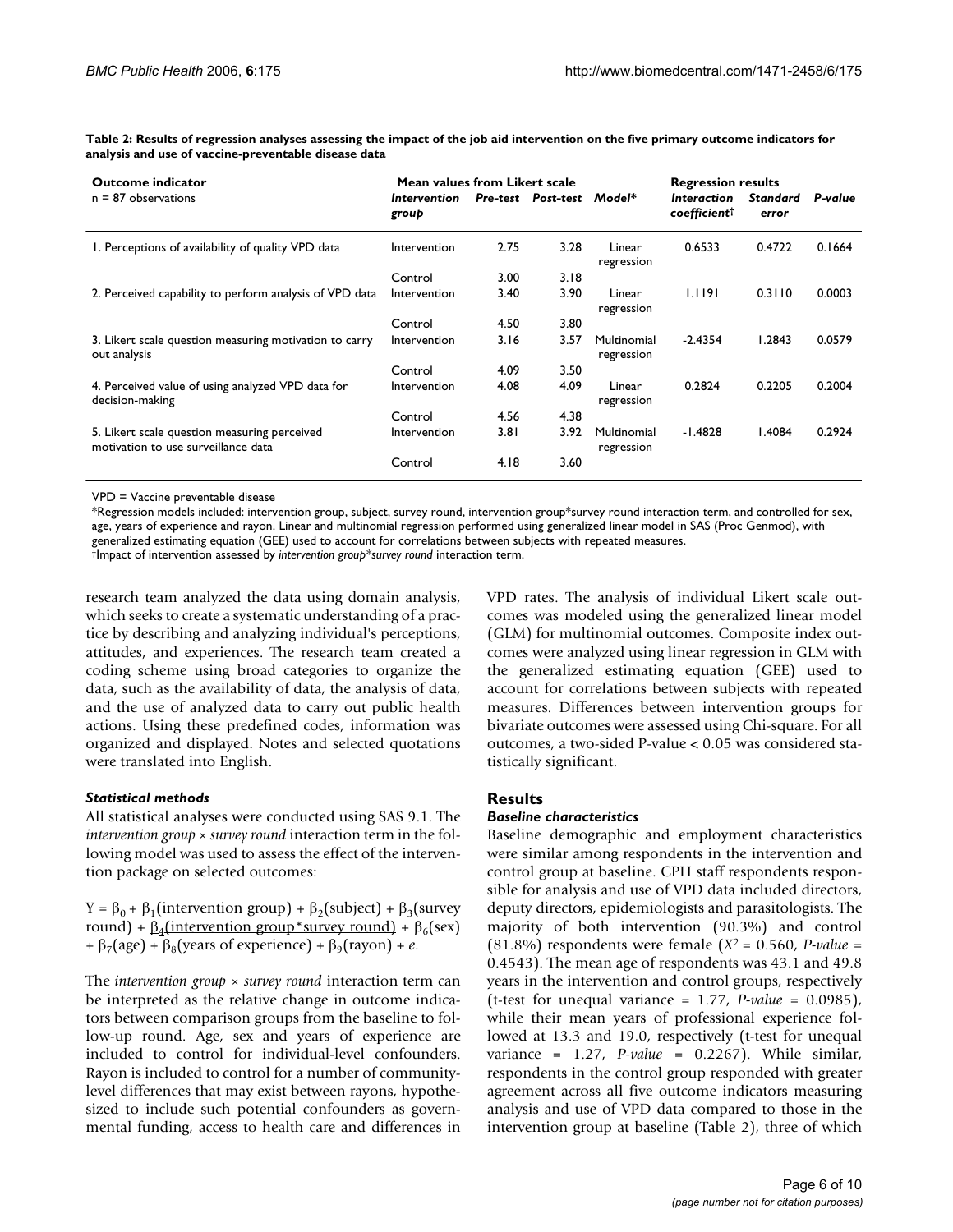

#### **Figure 3**

**Percent agreement that there exist written guidelines for analysis and use of vaccine-preventable disease (VPD) data at the Centers for Public Health, by intervention group and survey round**. \*Proportion respondents agree there are written guidelines to help guide analysis of VPD data increase significantly within the intervention group (n = 66; *X*2 = 23.86; *P-value* < 0.0001). †Proportion respondents agree there are written guidelines to help in decision-making based on analyzed VPD data increase significantly within the intervention group (n = 66; *X*2 = 21.92; *Pvalue* < 0.0001).

were significantly different [Perceived ability to perform data analysis (t-test for unequal variance = 5.40, *P-value* < 0.0001); motivation to perform data analysis (t-test for unequal variance = 3.12, *P-value* = 0.0057); and perceived value of using analyzed VPD data for decision-making (ttest for unequal variance = 3.66, *P-value* = 0.0021)].

#### *Quantitative evaluation results*

The survey and record review results suggest that the intervention package was implemented as planned within the 12 intervention rayons (Figure 3). The survey results show that while there was a decrease among respondents within control rayons who stated there were written guidelines for analysis and use of VPD data for decision-making, the proportion of respondents in the intervention areas who stated these guidelines existed significantly increased from 48.4% and 51%, respectively, at baseline to 100% at follow-up (Guidelines for analysis: *X*2 = 23.86, *P-value* < 0.0001; guidelines for using data for decision-making: *X*<sup>2</sup> = 21.9, *P-value* < 0.0001). Project records also show that the financial standards system was implemented as planned as evident by the fact that the regional CPH office in Imereti reported receiving and processing reimbursement requests from each of the twelve districts during the intervention period.

Following the largely ambivalent responses to these three questions on the availability of quality VPD data, the mean score for this index increased only modestly by 0.53 between the baseline and follow-up among the intervention group, as compared to essentially no change among the control group (Table 2). Accordingly, the effect of the intervention package was not shown to be statistically significant (*P-value* = 0.1664) on the perception of the availability of quality surveillance data.

However, the effect of the intervention package was found to have significantly improved self-perceived capacity to perform data analysis (*P-value* = 0.0003), as the mean score for this index increased by 0.50 among the intervention group while decreasing by 0.70 among the control group pre and post-test (Table 2). The intervention package also had a marginally significant impact (*P* = 0.0579) on the reported motivation to analyze VPD data, as the mean Likert scale responses in the intervention group increased by 0.41 while the mean responses decreased by 0.59 in the control group pre and post-test.

Results from the record review also found improvements in the analysis of data, but suggest that analytical accuracy varied widely across the intervention rayons. For example, the proportion of rayons that produced accurately completed worksheets, as verified through comparison with original source data, ranged from 8.3% on some worksheets to 83.3% on others. While these statistics stand in contrast to survey results reported above on the perceived capacity and motivation to perform analysis, the mean completion rate of workbook sheets increased from 49.2% (Standard deviation (SD) = 13.3) in 2003 to 77.5%  $(SD = 11.14)$  in 2004, while the mean completion rate of workbook sheets considered accurate increased from 29.1% (SD = 12.58) in 2003 to 50.0% (SD = 21.52) in 2004 (2003 data not shown, calculated in 2003 since the introduction of the intervention from October to December 2003). No documented evidence of analysis of VPD data was found at the three control rayons during the record reviews. While the actual use of the workbook varied widely across rayons, most rayons (83.3%) did produce evidence that the analysis of surveillance data was used to produce statistical reports, while no such evidence was produced in the three control rayons.

While point estimates and corresponding coefficients of the *intervention group* × *survey round* interaction term were in hypothesized directions, the intervention package did not have a significant impact on the perceived value of using analyzed VPD data or the motivation to use such data for decision making.

#### *Qualitative evaluation results*

The results of the focus group discussions of CPH and health care facility staff point to a number of improvements as a result of the intervention. These included: improved knowledge about current regulations at both the local and health facility levels; clarification of the roles and responsibilities of staff at regional, rayon, and health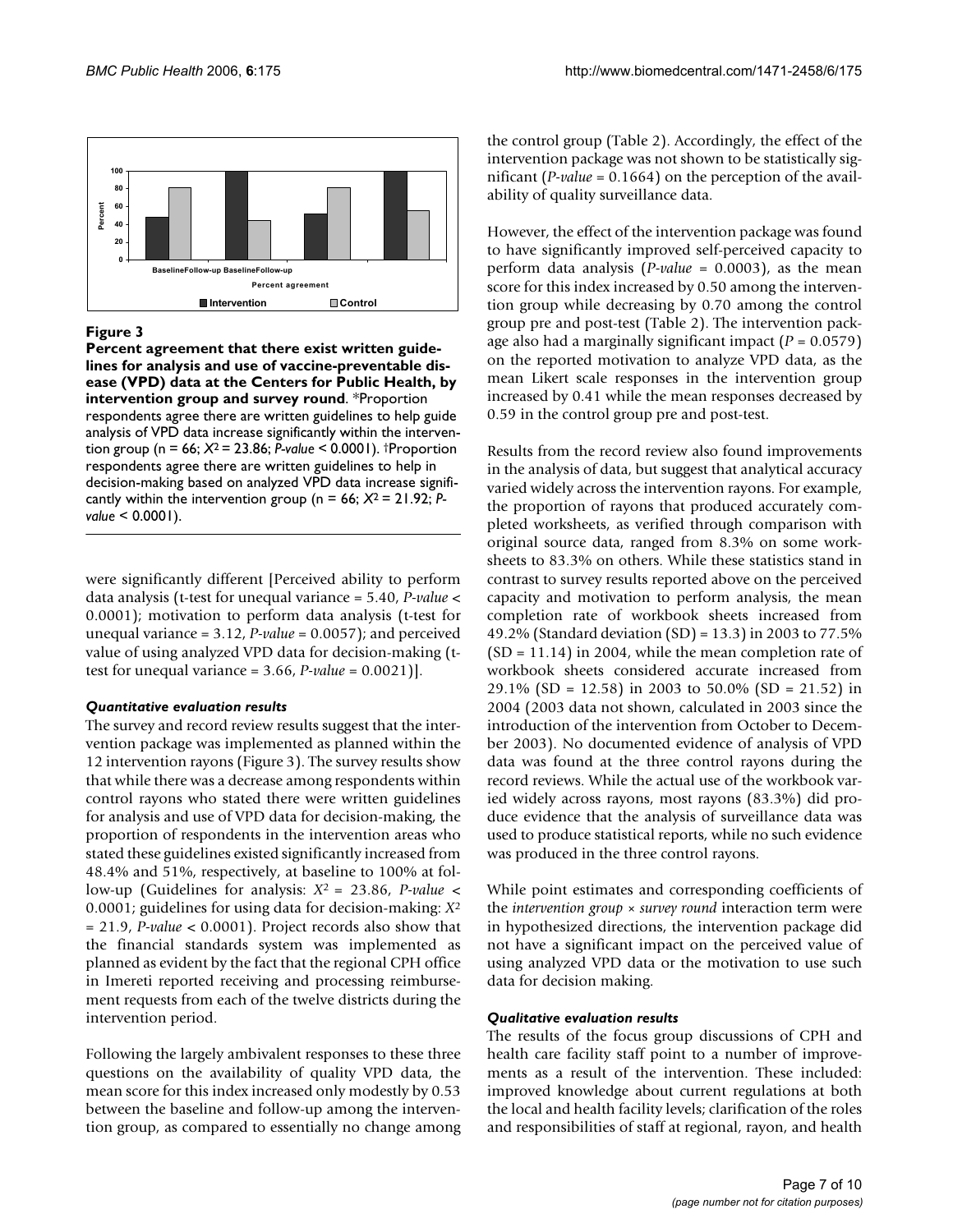facility levels; an increased sense of job responsibility regarding roles in the surveillance system; and increased ability of CPH staff to carry out critical surveillance functions.

Despite these improvements, the qualitative component of the research highlights several potential barriers that prevent the use of the intervention tools to their fullest extent [see additional file 1]. The barriers mentioned include: an insufficient availability of quality surveillance data from subordinate health facilities; the unavailability of phones and electricity in health facilities and CPH offices; low levels of health care utilization; poor reporting of data from some private providers; a common perception that evidenced-based recommendations for public health actions will likely not be adopted by those at higher levels; the lack of CPH authority to impose penalties on low-performing health facilities; and limitations of government resources to carry out surveillance and response.

# **Discussion**

The results of the study suggest that the intervention package, which included guidelines, the job aid workbook, training, and a financial reimbursement system, were implemented as planned and led to expected improvements in the availability and analysis of surveillance data but not in the use of data for public health response, as assessed through the use of a pre-post quasi-experimental design. As suggested by the results of the focus group discussions with district and health facility staff, external factors, particularly those that operate at the health systems level, played an important role in limiting the effectiveness of the intervention in strengthening the availability and use of data for programmatic and epidemiological responses at the local level.

That the intervention did not result in substantial improvements in the use of data for public health responses during the course of the intervention most likely stems from the problem of weak accountability relationships within Georgia's health system. For example, the process of decentralization that begin in the mid-1990's resulted in fragmentation between health care facilities and CPH offices and a lack of clarity about which level bears responsibility for some key surveillance and response functions, such as outbreak investigations. In order to improve the effectiveness of surveillance and response and other HIS interventions, it will be critical to link the intervention to reforms in management processes and organization culture [11]. In particular, it will be important to assess the various accountability roles that actors in the surveillance and response system play, and to develop accountability-strengthening strategies to help ensure the maximum effectiveness of the intervention in

promoting evidence-based decision-making [12]. This is critical given that the government has proceeded to scale up the intervention to the rest of Georgia.

Health systems barriers are also likely to play a critical role in surveillance and response systems and in other types of HIS interventions, both in Georgia and in other countries [1,2,6-8,13-16]. In order to strengthen HIS, governments, international agencies and donors should consider how health systems factors influence the effectiveness of HIS investments not only on the availability and quality of information, but also on the value of the information to those who are expected to use it.

The results of this study should be treated with caution for several reasons. First, despite the census nature of the district-level data collected, limitations in sample size greatly limited the statistical power of the analysis which allowed the detection of only a 20% or greater change in the outcome between treatment groups across study rounds, assuming a two-sided test with alpha set at 5%, the baseline proportion of self-reported motivation to use and analyze data set at 60% (agree-strongly agree), repeatedmeasure design and 80% power. Secondly, because the intervention package was implemented within the Imereti region as a full coverage program, rayons were not randomly assigned to intervention and control groups, which limit the internal validity of the study design. Third, despite the self-administered questionnaire format, social desirability bias was still possible. This may explain why no statistical impact was detected for the indicator measuring self-reported motivation to use analyzed surveillance data, which was very high at baseline within both the intervention and control groups, and continued to be high in both follow-up survey rounds. In this instance, it is likely that the results were biased towards the null hypothesis of no change. Fourth, this study design prevented us from assessing to what extent each intervention component contributed to improvements in analysis and response. Thus, lack of changes, or detected changes, in various aspects of analysis and response may have been due to limitations in the measurement tools used.

Our findings regarding the health system constraints to strengthening public health surveillance and response functions are consistent with findings of previous researchers who have investigated the effectiveness of strategies to improve the use of data for decision-making in developing countries. For example, in a study of the effectiveness of a multi-faceted strategy supported by USAID and the US Centers for Disease Control and Prevention to improve capacity to use data for decision making at the local-, district-, regional-, and national-levels in four counties with decentralized health system (Bolivia, Cameroon, Mexico, and the Philippines), Pappaioanou et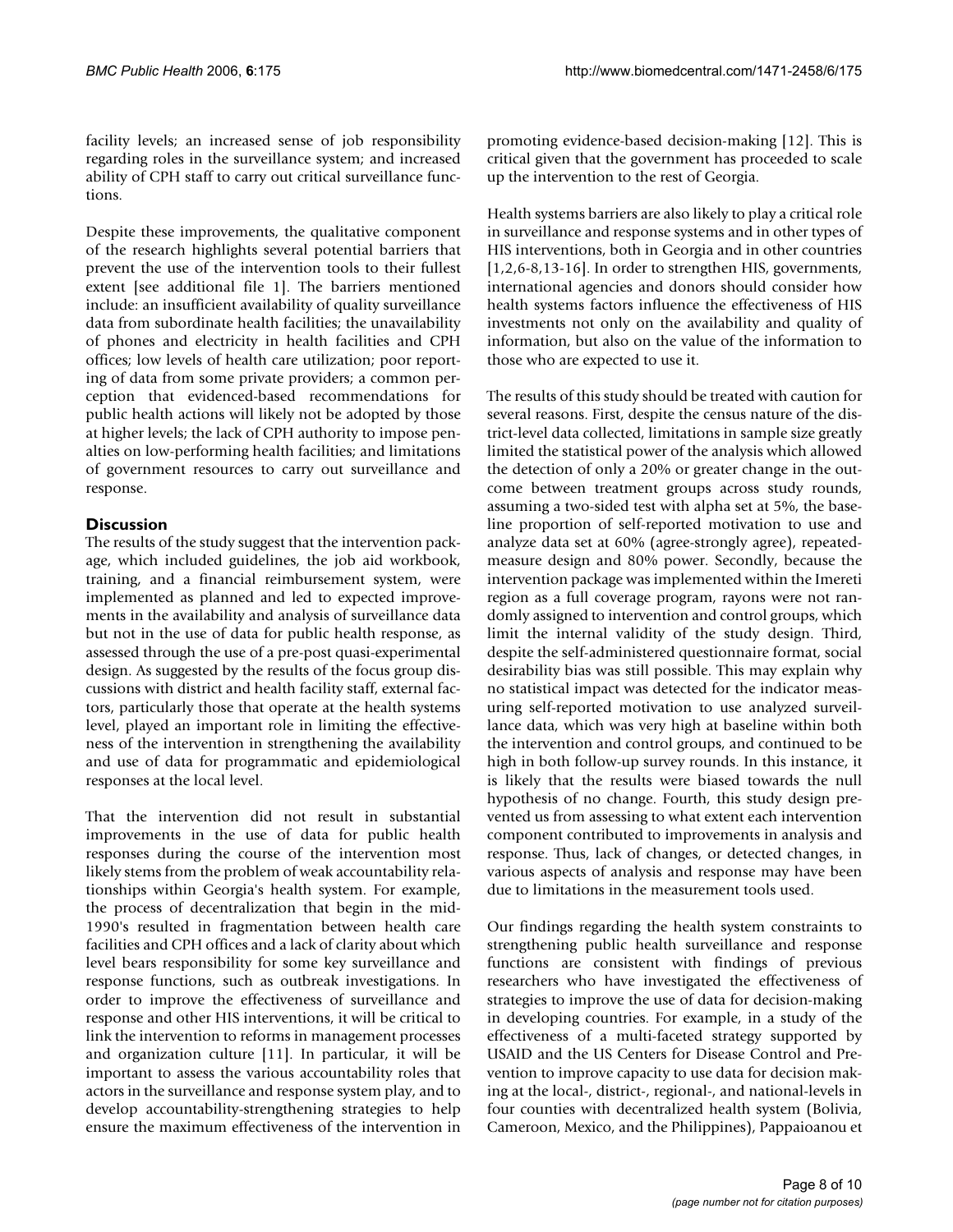al found that although substantial improvements in data use were achieved, the sustained use of evidence-based public health in the long term requires "the creation of a data-use culture and a behavior change in those involved with the decision-making environment" [17]. A review of public health surveillance and response strategies also finds that health system factors including many identified in our study present substantial challenges in low- and middle-income countries, and that building sustainable programs requires long-term, sustained efforts [6].

The logical implications of such findings are enormous, as they suggest that the process of building effective surveillance and response systems as well as other types of HIS may best be carried out within the context of a broader and long-term health sector reform process that involves not only clarifying health sector priorities, refining policies, and consensus-building in a decentralized context, but also reforming and restructuring institutions through which surveillance and response activities are implemented.**Conclusion**

To strengthen surveillance and response systems in Georgia, as well as in other countries, donor, governments, and other stakeholders should consider how organizational and health systems factors influence investments to improve the availability of data, analysis, and response. Linking the surveillance and response interventions to broader reforms in management process and organizational culture will be critical to ensure that efforts designed to promote evidence-based decision-making are successful, especially as they are scaled up to the national level.

# **Competing interests**

The author(s) declare they have no competing interests.

#### **Authors' contributions**

DRH, TPE and MD conceived the research and study design, lead the analysis and drafted the manuscript. MD also supervised data collection and assisted with drafting of the manuscript. EAS performed data analysis and assisted with drafting of the manuscript. NR performed data collection and performed analysis of qualitative data. All authors read and approved the final manuscript.

# **Additional material**

#### **Additional file 1**

*Quotations from focus group discussions regarding health system barriers* Click here for file

[\[http://www.biomedcentral.com/content/supplementary/1471-](http://www.biomedcentral.com/content/supplementary/1471-2458-6-175-S1.doc) 2458-6-175-S1.doc]

### **Acknowledgements**

The authors wish to thank Lynne Franco, Anton Luchitsky, and George Gotsadze for providing comments on the research protocol and a previous draft. We also wish to thank the following individuals in Georgia for the valuable support they provided: Levan Jugeli of the Ministry of Labor, Health, and Social Affairs; Levan Baramidze of the Public Health Department; Paata Imnadze of the National Center for Disease Control; and Kote Gvetadze of the Kutaisi Regional Center for Public Health. Finally, we wish to thank the US Agency for International Development for funding the study (Contract/Project No. HRN-C-00-00-00019-00).

#### **References**

- 1. AbouZahr C, Boerma T: **[Health information systems: the foun](http://www.ncbi.nlm.nih.gov/entrez/query.fcgi?cmd=Retrieve&db=PubMed&dopt=Abstract&list_uids=16184276)[dations of public health.](http://www.ncbi.nlm.nih.gov/entrez/query.fcgi?cmd=Retrieve&db=PubMed&dopt=Abstract&list_uids=16184276)** *Bull World Health Organ* 2005, **83(8):**578-583.
- 2. Sauerborn R, Lippeveld T: **Introduction.** In *Design and Implementation of Health Information Systems* Edited by: Lippeveld T, Sauerborn R, Bodart C. Geneva , World Health Organization; 2000.
- 3. Evans T, Stansfield S: **[Health information in the new millen](http://www.ncbi.nlm.nih.gov/entrez/query.fcgi?cmd=Retrieve&db=PubMed&dopt=Abstract&list_uids=14997237)[nium: a gathering storm?](http://www.ncbi.nlm.nih.gov/entrez/query.fcgi?cmd=Retrieve&db=PubMed&dopt=Abstract&list_uids=14997237)** *Bull World Health Organ* 2003, **81(12):**856.
- 4. **[Stumbling around in the dark.](http://www.ncbi.nlm.nih.gov/entrez/query.fcgi?cmd=Retrieve&db=PubMed&dopt=Abstract&list_uids=15954215)** *Lancet* 2005, **365(9476):**1983.
- 5. Stansfield S: **[Structuring information and incentives to](http://www.ncbi.nlm.nih.gov/entrez/query.fcgi?cmd=Retrieve&db=PubMed&dopt=Abstract&list_uids=16184268) [improve health.](http://www.ncbi.nlm.nih.gov/entrez/query.fcgi?cmd=Retrieve&db=PubMed&dopt=Abstract&list_uids=16184268)** *Bull World Health Organ* 2005, **83(8):**562.
- 6. White ME, McDonnell SM: **Public Health Surveillance in Lowand Middle-Income Countries.** In *Principles and Practices of Public Health Surveillance* Edited by: Teutsch SM, Churchill RE. New York , Oxford University Press; 2000.
- 7. Nsubuga P, White ME, Thacker SB, Anderson MA, Blount SB, Broom CV, Chiller TM, Espitia V, Imtiaz R, Sosin D, Stroup DF, Tauxe RV, Vijayaraghavan M, Trostle M: **Public Health Surveillance: A Tool for Targeting and Monitoring Interventions.** In *Disease Control Priorities in Developing Countries* Second edition. Edited by: Jamison DT, Breman JG, Measham AR, Alleyne G, Claeson M, Evans DB, Jha P, Mills A, Musgrove P. Washington D.C. , The World Bank; 2006.
- 8. Sandiford P, Annett H, Cibulskis R: **[What can information sys](http://www.ncbi.nlm.nih.gov/entrez/query.fcgi?cmd=Retrieve&db=PubMed&dopt=Abstract&list_uids=1641669)[tems do for primary health care? An international perspec](http://www.ncbi.nlm.nih.gov/entrez/query.fcgi?cmd=Retrieve&db=PubMed&dopt=Abstract&list_uids=1641669)[tive.](http://www.ncbi.nlm.nih.gov/entrez/query.fcgi?cmd=Retrieve&db=PubMed&dopt=Abstract&list_uids=1641669)** *Soc Sci Med* 1992, **34(10):**1077-1087.
- 9. Romaguera RA, German RR, Klaucke DN: **Evaluating Public Health Surveillance.** In *Principles and Practices of Public Health Surveillance* Edited by: Teutsch SM, Churchill RE. New York , Oxford University Press; 2000.
- 10. State Department for Statistics in Georgia: **Population of Georgia: Statistical Abstract.** Tbilisi ; 2002.
- 11. Stansfield S, Walsh J, Prata N, Evans T: **Information to Improve Decision Making for Health.** In *Disease Control Priorities in Developing Countries* Edited by: Jamison DT, Breman JG, Measham AR, Alleyne G, Claeson M, Evans DB, Jha P, Mills A, Musgrove P. New York , New York: Oxford University Press; 2006.
- 12. Brinkerhoff DW: **[Accountability and health systems: toward](http://www.ncbi.nlm.nih.gov/entrez/query.fcgi?cmd=Retrieve&db=PubMed&dopt=Abstract&list_uids=15459162) [conceptual clarity and policy relevance.](http://www.ncbi.nlm.nih.gov/entrez/query.fcgi?cmd=Retrieve&db=PubMed&dopt=Abstract&list_uids=15459162)** *Health Policy Plan* 2004, **19(6):**371-379.
- 13. Shibuya K, Scheele S, Boerma T: **[Health statistics: time to get](http://www.ncbi.nlm.nih.gov/entrez/query.fcgi?cmd=Retrieve&db=PubMed&dopt=Abstract&list_uids=16283042) [serious.](http://www.ncbi.nlm.nih.gov/entrez/query.fcgi?cmd=Retrieve&db=PubMed&dopt=Abstract&list_uids=16283042)** *Bull World Health Organ* 2005, **83(10):**722.
- 14. WHO: **Issues in health information: disease surveillance.** Geneva , Health Metrics Network; 2006.
- 15. WHO: **Issues in health information: national and subnational health information systems .** Geneva , Health Metrics Network; 2006.
- 16. LaFond A, Fields R: **The prism: introducing an analytical framework for understanding performance of routine health information in developing countries: South Africa.** ; 2003.
- 17. Pappaioanou M, Malison M, Wilkins K, Otto B, Goodman RA, Churchill RE, White M, Thacker SB: **[Strengthening capacity in](http://www.ncbi.nlm.nih.gov/entrez/query.fcgi?cmd=Retrieve&db=PubMed&dopt=Abstract&list_uids=14499516) [developing countries for evidence-based public health: the](http://www.ncbi.nlm.nih.gov/entrez/query.fcgi?cmd=Retrieve&db=PubMed&dopt=Abstract&list_uids=14499516) [data for decision-making project.](http://www.ncbi.nlm.nih.gov/entrez/query.fcgi?cmd=Retrieve&db=PubMed&dopt=Abstract&list_uids=14499516)** *Soc Sci Med* 2003, **57(10):**1925-1937.

#### **Pre-publication history**

The pre-publication history for this paper can be accessed here: